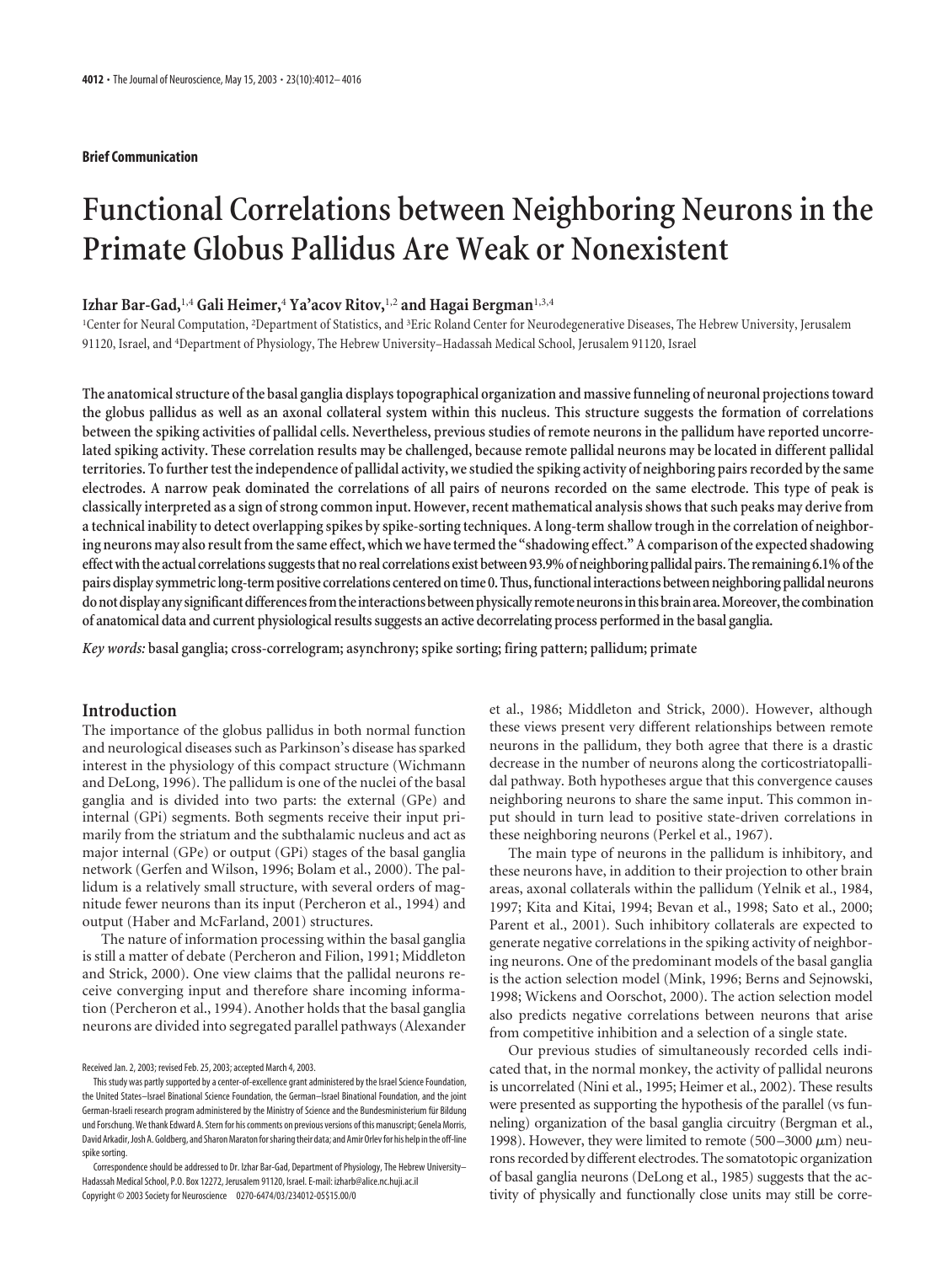

**Figure 1.** Spike sorting of spikes from two neurons recorded on a single electrode. An example of off-line analysis of two cells recorded on the same electrode (990513s2e2) is shown. In the single spike examples (bottom), the actual spike shapes are depicted by the colors of the clusters, and principal-component reconstructions are plotted in black. The unidentified signal, composed of a green spike immediately followed (and distorted) by a purple spike, is shown in blue. In addition, the spike shapes of all of the spikes within the polygons are plotted (right).

lated, although the activity of remote units remains uncorrelated. This type of difference in interactions between neighboring and remote neurons has been reported in the cortex (Nowak et al., 1999). To enhance our understanding of synchrony within the pallidum, we studied the cross-correlograms of neighboring neurons recorded by the same electrode for prolonged periods in the primate. The mathematical basis for the analysis of the data has been reported previously (Bar-Gad et al., 2001a,b).

## **Materials and Methods**

*Physiological experiments.* Two vervet monkeys (monkeys Cu and S; *Cercopithecus aethiops aethiops*; both female; weight, 3–3.5 kg) and two cynomolgus monkeys (monkeys Cl and Y; *Macaca fascicularis*; male and female; weight, 2.5–5 kg) were trained to perform a visuomotor task. After training, a Cilux recording chamber was attached to the skull to allow recording of the activity of pallidal neurons. Details of the task, surgery, and data-recording methods are similar to those given previously (Nini et al., 1995; Heimer et al., 2002). The care of the monkeys and surgical procedures were in accordance with the National Institutes of Health *Guide for the Care and Use of Laboratory Animals* (1996) and with the Hebrew University guidelines for the use and care of laboratory animals in research, and were supervised by the Institutional Animal Care and Use Committee.

*Recording and spike sorting.* The electrode output was sorted and classified in real time by a template-matching algorithm (MSD 3.21; Alpha-Omega Engineering, Nazareth, Israel). In addition, the electrode output was also bandpass filtered (monkey Cu, 300–6000 Hz; monkeys S, Cl, and Y, 1–6000 Hz; four pole Butterworth filter; MCP-plus 2.8) and continuously sampled at 24 kHz (AlphaMap 5.0). The continuous sampling of the electrode output was also subjected to an off-line spike-sorting procedure (AlphaSort 3.8) based on principal-component analysis of the spike patterns (Abeles and Goldstein, 1977) (Fig. 1). We applied two sets of principal components (PCs), a default based on cortical recordings (Abeles and Goldstein, 1977) and a set of PCs that were created by a

library of 131 waveforms of well isolated pallidal spikes recorded by the same setup. Off-line sorting was performed using both cortical and pallidal PCs, and the best result was taken for each pair. The sorting was verified by the existence of a refractory period in the interspike interval histogram and by the stability of the firing rate of the cells. In the stability analysis, the instantaneous firing rate of the neurons as a function of time was displayed for the entire period of recording, and the largest segment of stable data was selected for additional analysis. All additional analyses of spike timing were conducted using 1 msec bins.

*Data analysis.* Cross-correlograms were calculated for all neuron pairs in cases in which both cells satisfied firing rate stability and displayed a clear refractory period. Only pairs that satisfied the inclusion criteria for at least 600 sec were included in the analysis. Autocorrelation and cross-correlation functions were normalized to firing rate (Nini et al., 1995; Heimer et al., 2002), and no smoothing was applied.

A reconstruction of the theoretical crosscorrelogram from the recorded autocorrelation functions was performed to differentiate the part in the cross-correlation function resulting from the shadowing effect from the real functional correlations. Cross-correlation reconstruction from the two autocorrelation functions was performed by using the calculated shadowing factor (see below). The autocorrelation functions themselves change in two basic ways because of the shadowing effect: the overall magnitude (mean rate) decreases, because

some spikes are not identified, and the specific shape of the autocorrelation function is distorted. Mathematical analysis of the effect indicated that the change in magnitude is significant, whereas the distortion of the specific shape is very small except for extreme cases (Bar-Gad et al., 2001b). Therefore, the autocorrelation functions were compensated (using the same shadowing factor) only for their magnitude. The firing probabilities were calculated from the spike sequences after compensating for the shadowing effect. Full details regarding the reconstruction method have been described previously (Bar-Gad et al., 2001b). The SD of the reconstructed correlation was calculated using the tails  $(\pm 4000 -$ 5000 msec offset) of the correlation, and the confidence limits were situated at  $p < 0.01$ .

## **Results**

## **Autocorrelations and cross-correlations of pallidal neurons**

Autocorrelograms and cross-correlograms were calculated for 33 neuronal pairs recorded from the same electrode (resulting from 27 cases of two cells and two cases of three cells). The pairs fulfilled the inclusion criteria (rate stability and refractory period) for 610–5390 sec (mean  $\pm$  SD, 1785  $\pm$  1137 sec), and the 60 neurons fired 6531-361,280 spikes (mean  $\pm$  SD, 79,106  $\pm$  65,223 spikes) during that period. Despite the existence of at least two types of neurons in the pallidum (Percheron et al., 1984; Kita and Kitai, 1994; Sato et al., 2000), all of the recordings were presumed to derive from the high-frequency discharge projection neurons on the basis of their irregular firing pattern, nonbursting discharge, and shortduration action potential (DeLong et al., 1985). In most cases (23 of 33), it was not possible to associate with full confidence one or both members of the pair with the internal or external segments of the pallidum. All of the remaining cases (10 of 33) were identified as belonging to the GPe according to structures identified on the trajectory and firing patterns of the electrode, which included pro-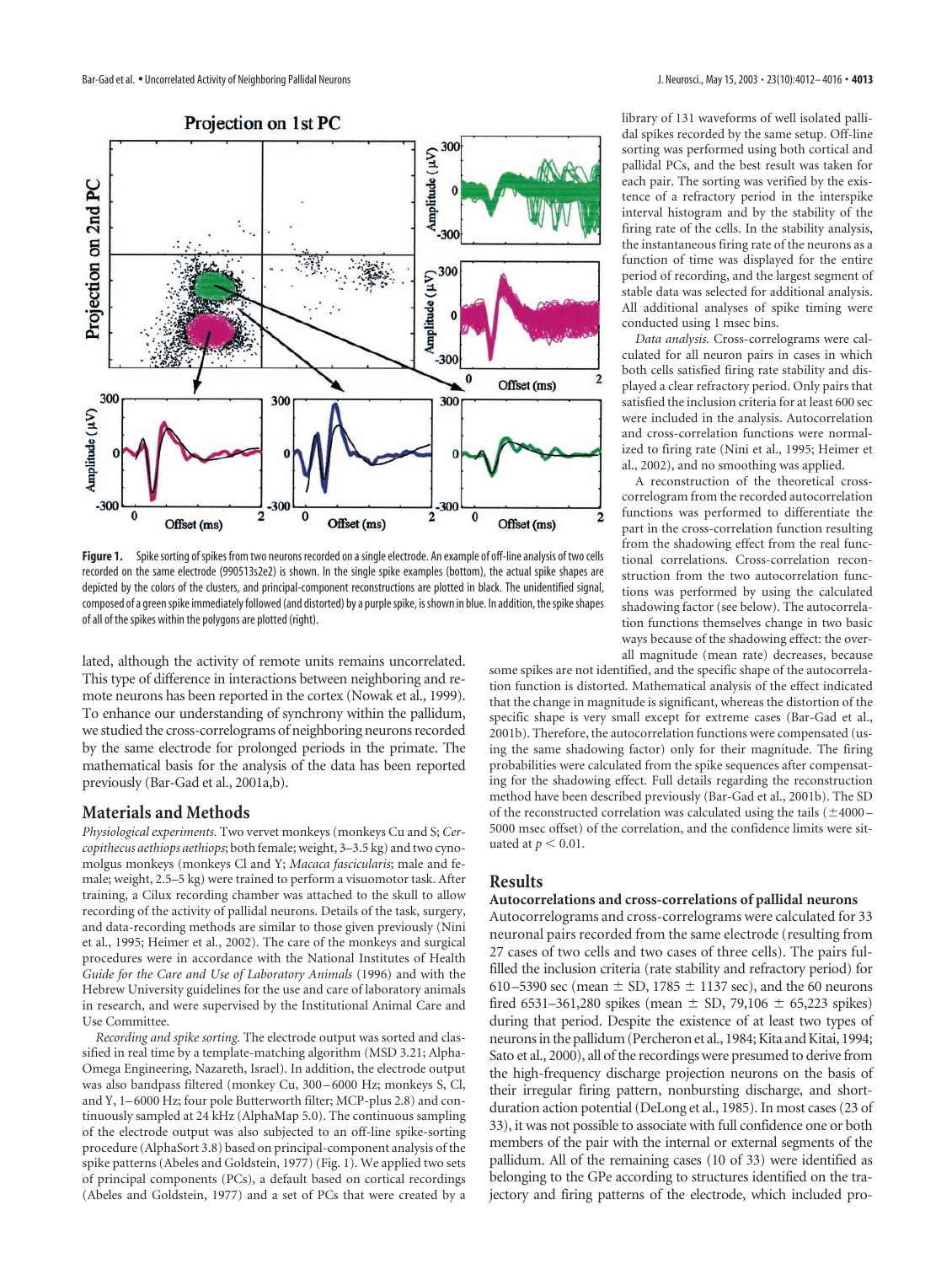

**Figure 2.** Observed correlation of two pallidal neurons recorded on the same electrode.*a*, Short-term ( $\pm$  50 msec) cross-correlogram of the two neurons shown in Figure 1 (990513s2c5-6). The insets contain the autocorrelation functions of the two neurons on the same time scale.  $b$ , Long-term ( $\pm$  5000 msec) cross-correlogram and autocorrelation functions of the same neurons. The*y*-axis (conditional firing rate) scale is enlarged, because the long-term phenomenon is relatively small in magnitude.

longed pauses. However, no difference was detected between the correlations of the two groups, and they were pooled in the analyses below. In addition, no differences were found between the correlations of pairs recorded from the vervet monkeys and the pairs recorded from the cynomolgus monkeys, so they too were pooled in the analyses. Finally, the correlations during intertrial intervals were calculated for some of the pairs to rule out any effect attributable to event-related rate variation. No differences were detected between the correlation calculated throughout the entire session and the correlations calculated separately for the trial and intertrial periods.

The shape of the autocorrelation functions of these pallidal cells on short time scales is very stereotypic: a refractory period (4–8 msec), followed by a peak and afterward by a short trough of the same duration (Fig. 2*a*, insets). The peak and the short trough appear because of the combination of the refractory period and the high firing rate of the neurons in the pallidum and do not reflect bursty properties (Bar-Gad et al., 2001a). The same autocorrelation function shape is seen for neurons recorded

alone on an electrode. The cross-correlograms of neighboring cells have a very stereotypic structure as well (Fig. 2). However, these cross-correlograms are very different from the flat crosscorrelograms typical of pallidal pairs recorded by different electrodes (Nini et al., 1995; Heimer et al., 2002). The correlation of neighboring neurons has multiple stereotypic phases: a decreased correlation around time 0 followed by an increase to higher than mean correlations on the time scale of the refractory period of the cells. This is followed by a decreased correlation that is lower than the mean and ends at a time equal to twice the refractory period (Fig. 2*a*). This typical short-term correlation appears in all pallidal pairs recorded from the same electrode.

Examination of the autocorrelation functions of the cells on longer time scales, in the range of hundreds to thousands of milliseconds, reveals a typical peak (Fig. 2*b*, insets). This peak, which is also visible for neurons recorded alone on an electrode, is caused by the pausing activity of pallidal neurons. However, unlike the cross-correlograms of neurons from different electrodes, which are generally flat in long time offsets (Nini et al., 1995; Heimer et al., 2002), the cross-correlograms of neurons from the same electrode display a stereotypic shallow trough (Fig. 2*b*). The trough has the same time scale as does the peak in the autocorrelation functions and varies greatly in size depending on the size of the long-term peaks in the autocorrelation functions.

## **The shadowing effect explains the nonflat correlograms of neighboring pallidal neurons**

The cross-correlogram may reflect the autocorrelation functions of the cells making up the pair. This reflection typically appears when there is a functional connection between the neurons (Perkel et al., 1967; Eggermont, 1990). However, the same reflection may arise without any functional connectivity in pairs recorded from the same electrode because of the shadowing effect (Bar-Gad et al., 2001b). This effect is caused by the misidentification of spikes when multiple cells fire at the same time or within a short time difference of each other. The misidentification of the overlapped spikes usually leads to the removal of one or both of the spikes in all sorting methods (Lewicki, 1998) (Fig. 1, blue spike). The removal of the common spikes leads to the narrow trough in the center of the cross-correlogram. The peak after the central trough is caused by the decreased probability for misidentification of spikes. The decreased misidentification of spikes is caused by the fact that the reference cell goes into a refractory period in which it does not fire and therefore does not get mixed with spikes of the trigger cell. The shape of the cross-correlogram inversely reflects the probability of spike misidentification, which is directly related to the probability of firing at different time offsets as expressed by the autocorrelation functions. The complete mathematical formulation has been given previously (Bar-Gad et al., 2001b).

The shape of the original cross-correlogram cannot be directly calculated because of the inherent lack of needed information. Rather, the nature of the original correlations must be estimated using the recorded spike sequences and an estimation of the shadowing effect. The magnitude of the complex shadowing effect can be approximated by the shadowing factor *S*. The shadowing factor is the total fraction of missing spikes from the crosscorrelogram immediately around time 0 (Fig. 3*a*). This factor is an estimation of the total effect of a spike occurrence on the identification of spikes from other cells within a small time frame. For example, if a spike causes misidentification of 100% of the spikes occurring within the same millisecond and 50% of the spikes occurring with a 1 msec offset before and after it, the shadowing factor would be 2. The shadowing factor will also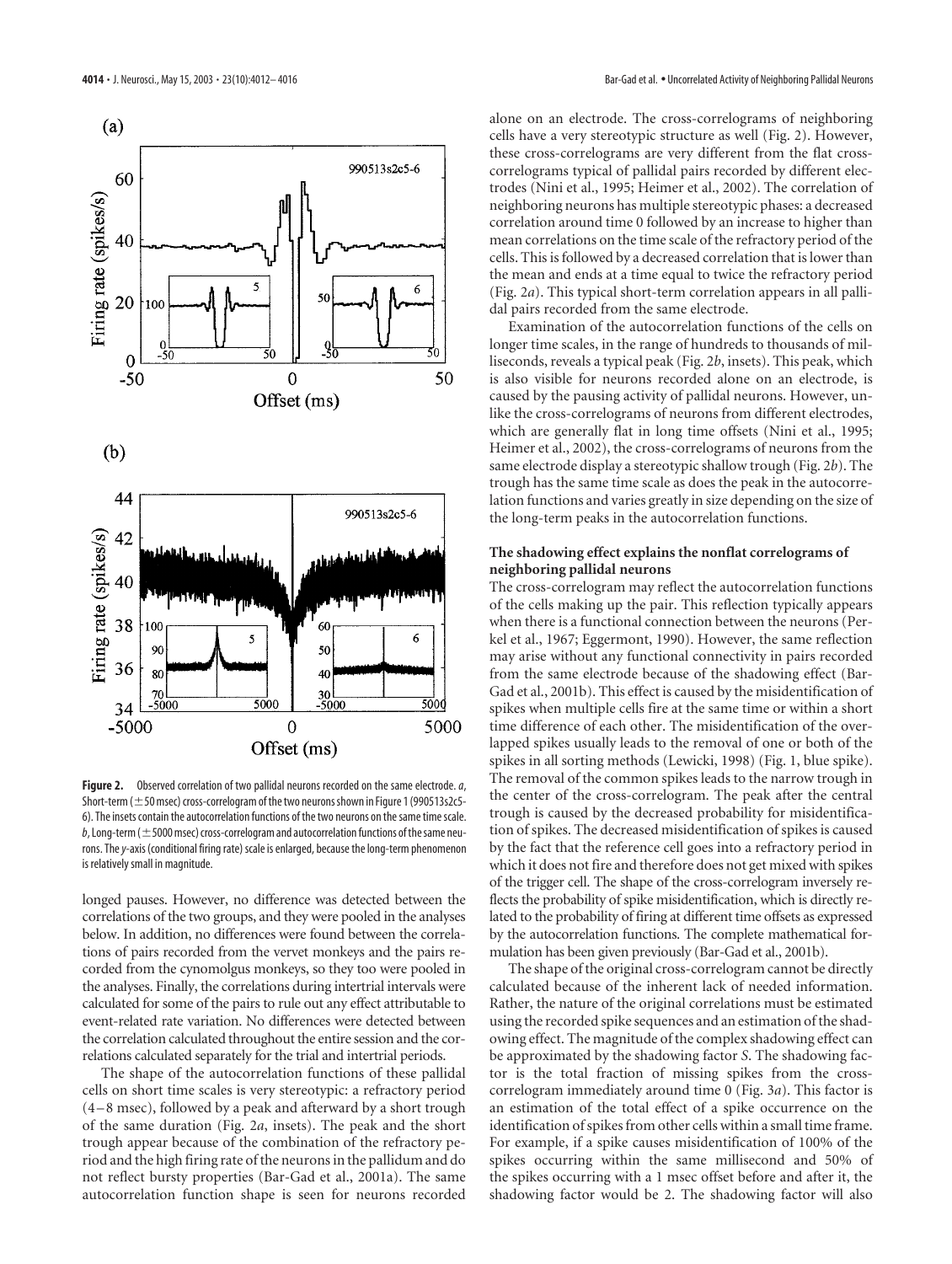

**Figure 3.** Compensation for the shadowing effect reveals no correlation between pallidal neurons.*a*, Estimation of the shadowing factor out of the cross-correlogram (pair 990520s1c9- 10) by calculating the areas with decreased correlation around time 0. The shaded area is the shadowing factor (i.e., the area used for the estimation of the shadowing effect).*b*, Histogram of the shadowing factors calculated for all of the pallidal pairs. *c, e*, Reconstructed crosscorrelograms derived from the compensated autocorrelation functions and the estimated shadowing factor (pair 990520s1c9-10) showing the short-term ( $\pm$ 50 msec) shape (*c*) and longterm ( $\pm$  5000 msec) shape (*e*). *d, f*, The recorded cross-correlogram (dots) is shown between the confidence (*p*-0.01) limits (solid lines) derived from the reconstructed cross-correlogram for the same pair. The short-term ( $\pm$ 50 msec) and long-term ( $\pm$ 5000 msec) shape of the correlogram and the confidence limits are shown in *d* and *f*, respectively. The vertical dotted lines in *c*and*d*are the boundaries of the shadowed areas.

equal 2 for a 100% misidentification at zero offset and at 1 msec offset after the trigger spike. The shadowing effect is typically asymmetric, because the spikes recorded from one neuron are significantly larger than the ones recorded from the second neuron (for example, see Fig. 1). Nevertheless, the shadowing factor can serve as a first-order approximation, whereas more exact computation requires the specific values of the shadowing effect at various offsets and not only their sum. The magnitude of the shadowing factor is determined by properties of the recording and spike-sorting techniques and by the shapes and sizes of the spikes recorded on the specific electrode. Therefore, the typical shadowing size will differ between recording and sorting schemes (e.g., off-line sorting will have lower shadowing than on-line sorting). However, even within the same recording and sorting scheme, the shadowing factor will vary greatly depending on the specific cells, their spike shape, and the size and noise encountered in the session. Using our off-line sorting methodology for the pallidal recordings, the values of the shadowing factor follow an almost normal distribution around the value of  $S = 2.49$  (Fig. 3*b*).

The assumption that the original cross-correlogram is flat (i.e., uncorrelated activity) may be verified by performing a shadowing process (i.e., removing temporally close spikes) on synthetic spike trains with an equivalent flat correlation function and comparing the resulting reconstructed function with the recorded crosscorrelogram. The reconstructed cross-correlogram may be estimated from the shadowing factor and the autocorrelation functions of the two cells (Bar-Gad et al., 2001b), as follows:  $c^*_{n,m}(t) = [1 S \times a_n(t) \times [1 - S \times a_m(t)] \times [p_n/(1 - p_n \times S)]$ , where  $c_{n,m}^*(t)$ is the reconstructed cross-correlation at time *t*, *S* is the shadowing factor,  $a_n(t)$  and  $a_m(t)$  are the compensated autocorrelation functions at time *t*, and  $p_n$  is the mean firing probability of the reference cell. The reconstructed cross-correlogram (an example is shown on two time scales in Fig. 3*c*,*e*) is used to create confidence limits for the recorded cross-correlograms. Most of the crosscorrelograms (31 of 33) do not show correlated activity exceeding the confidence limits ( $p < 0.01$ ) during offsets of  $>$ 5 msec (Fig. 3*d*,*f*). Only 6.1% of the pairs (2 of 33) show a symmetric, positively correlated activity on the long time scale.

## **Discussion**

The question of whether the activity of neighboring pallidal neurons is more synchronized than the activity of remote pallidal neurons is of major importance for our understanding of the information processing performed by the basal ganglia. Classical electrophysiological methods enable the extracellular recording of spikes from neighboring neurons by spike sorting of the simultaneous activity of multiple neurons recorded by the same metal electrode (Abeles, 1974; Eggermont, 1990; Lewicki, 1998). The present study presents a comprehensive analysis of 33 pairs of pallidal neurons recorded for prolonged periods by single electrodes and shows that the effects of the methodological limits of spike sorting govern the cross-correlograms of these neurons. Estimation of the artifacts created by the sorting mechanism reveals that the firing patterns of neighboring neurons display the same characteristics as remote neurons within the pallidum, namely uncorrelated firing.

The high firing rate of the pallidal neurons is not common in the brain. This high rate enables identification of some phenomena that are hard to detect in slow firing neurons but also makes it prone to several effects that can distort the perceived firing pattern and correlations of the cells. For example, previous theoretical studies have indicated that the sensitivity of crosscorrelation functions to excitation is larger by an order of magnitude than it is for inhibition (Aertsen and Gerstein, 1985). However, this only holds true for brain areas with low firing rates, such as the cortex, whereas the sensitivity of cross-correlograms is symmetrical for excitation and inhibition in areas with high firing rates such as the pallidum. Intracellular studies in the striatum (Jaeger et al., 1994; Czubayko and Plenz, 2002; Tunstall et al., 2002) have revealed weak inhibitory interactions via the GABAergic collaterals of the medium spiny neurons. Equivalent interactions are expected to be significantly reflected in the crosscorrelation of the high-frequency-discharge pallidal neurons. However, both the autocorrelation and cross-correlation functions may suffer from severe distortions when calculated for fastfiring neurons. The autocorrelation functions, even for cells with a fixed probability of firing after the refractory period (as indicated by the flat hazard function), may display narrow peaks or even oscillations derived from the interaction between the high firing rate and the refractory period (Bar-Gad et al., 2001a). The cross-correlogram is also significantly affected in cases of interference between multiple (more than two) neurons, which becomes severe in brain areas with high firing rates, because the